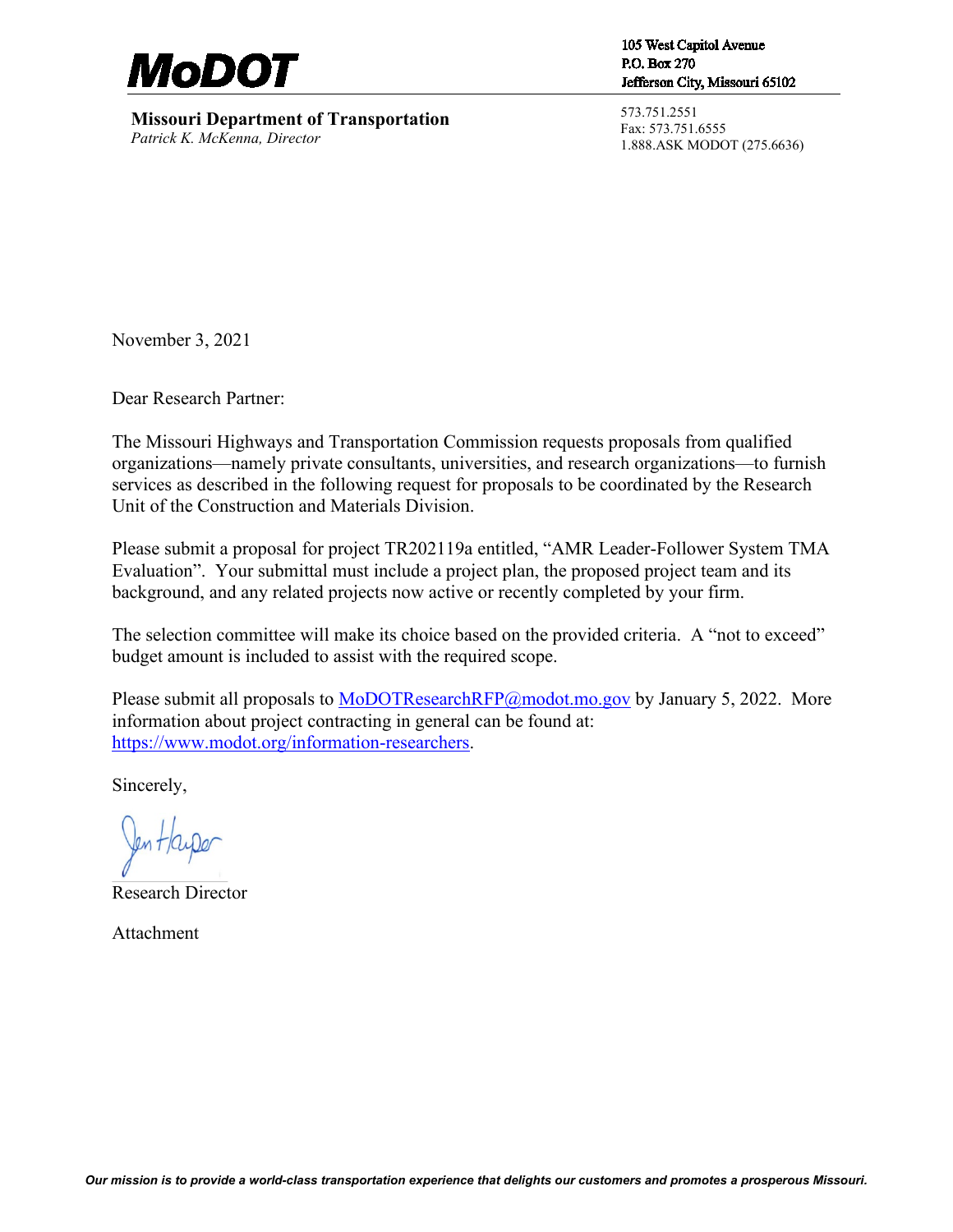CCO Form: CM09 Approved:  $04/11$  (AR) Revised: 03/20 (BDG) Modified:

### **REQUEST FOR PROPOSALS** AMR LEADER-FOLLOWER SYSTEM TMA EVALUATION **TR202119A**

## **TABLE OF CONTENTS**

|  | <b>PROPOSAL</b>   |  |  |
|--|-------------------|--|--|
|  |                   |  |  |
|  |                   |  |  |
|  | (A)<br>(B)<br>(C) |  |  |
|  | (D)               |  |  |
|  | (E)               |  |  |
|  | (F)               |  |  |
|  |                   |  |  |
|  |                   |  |  |
|  | (A)               |  |  |
|  |                   |  |  |
|  | (B)<br>(C)        |  |  |
|  |                   |  |  |
|  | (A)               |  |  |
|  |                   |  |  |
|  | (B)               |  |  |
|  |                   |  |  |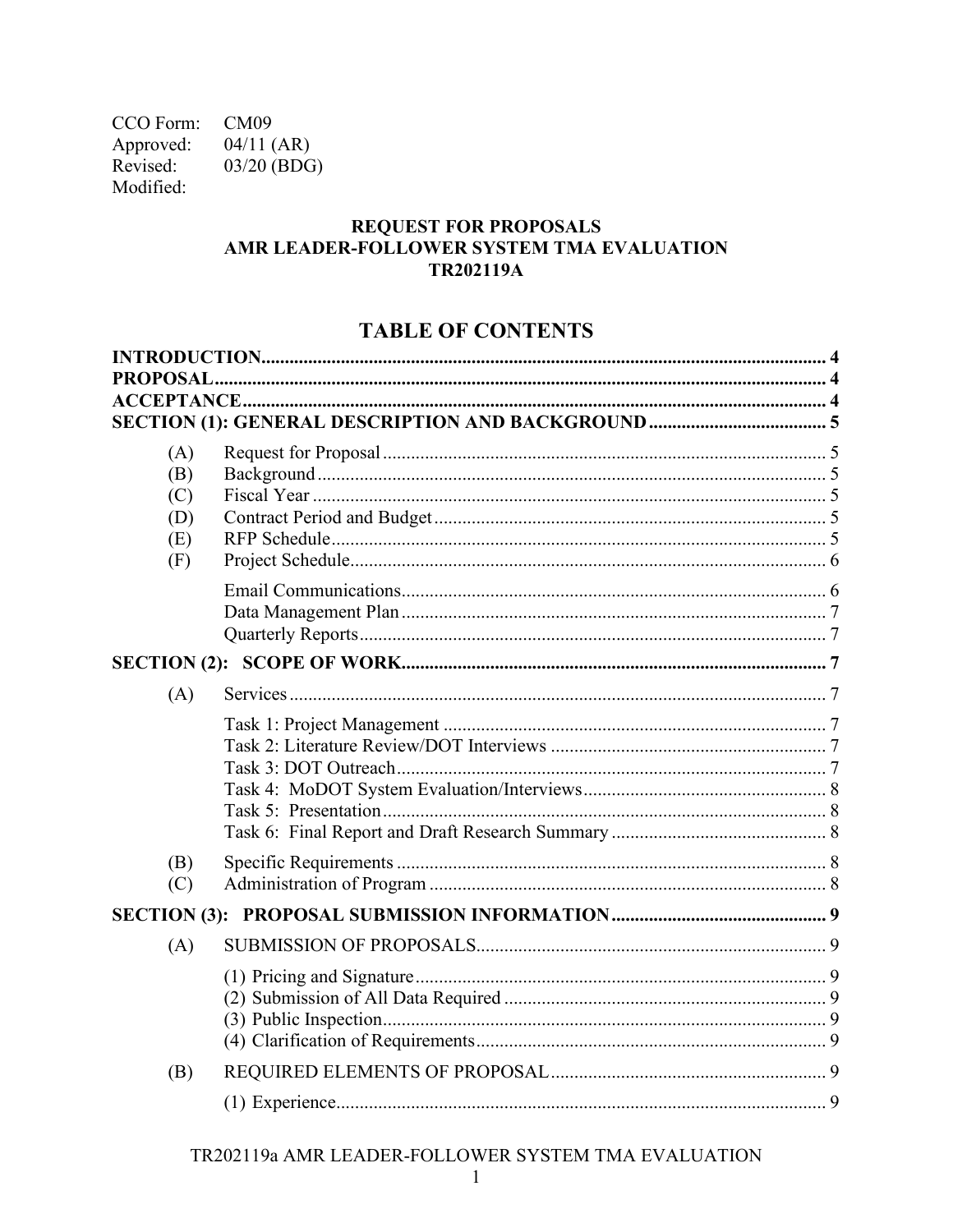| (C)          |                                                                                                                                           |  |
|--------------|-------------------------------------------------------------------------------------------------------------------------------------------|--|
|              |                                                                                                                                           |  |
| (D)          |                                                                                                                                           |  |
|              |                                                                                                                                           |  |
|              |                                                                                                                                           |  |
| (A)          |                                                                                                                                           |  |
|              |                                                                                                                                           |  |
| (A)          |                                                                                                                                           |  |
| (B)          |                                                                                                                                           |  |
| (C)          |                                                                                                                                           |  |
| (D)          |                                                                                                                                           |  |
| (E)          |                                                                                                                                           |  |
| (F)          |                                                                                                                                           |  |
| (G)          |                                                                                                                                           |  |
| (H)          |                                                                                                                                           |  |
| $\rm (I)$    |                                                                                                                                           |  |
| $\mathrm{J}$ |                                                                                                                                           |  |
| (K)          |                                                                                                                                           |  |
| (L)          | Proof of Lawful Presence for Sole Proprietorships and Partnerships 14                                                                     |  |
| (M)          |                                                                                                                                           |  |
| (N)          |                                                                                                                                           |  |
| (O)          |                                                                                                                                           |  |
| (P)          |                                                                                                                                           |  |
| (Q)          |                                                                                                                                           |  |
| (R)          |                                                                                                                                           |  |
| (S)          |                                                                                                                                           |  |
| (T)          |                                                                                                                                           |  |
| (U)          |                                                                                                                                           |  |
| (V)          |                                                                                                                                           |  |
| (W)          | Federal Funding Accountability and Transparency Act of 2006 15                                                                            |  |
| (X)          |                                                                                                                                           |  |
|              | <b>EXHIBIT A: ANNUAL WORKER ELIGIBILITY VERIFICATION AFFIDAVIT 17</b><br><b>EXHIBIT B: APPLICANT AFFIDAVIT FOR SOLE-PROPRIETORSHIP OR</b> |  |
|              |                                                                                                                                           |  |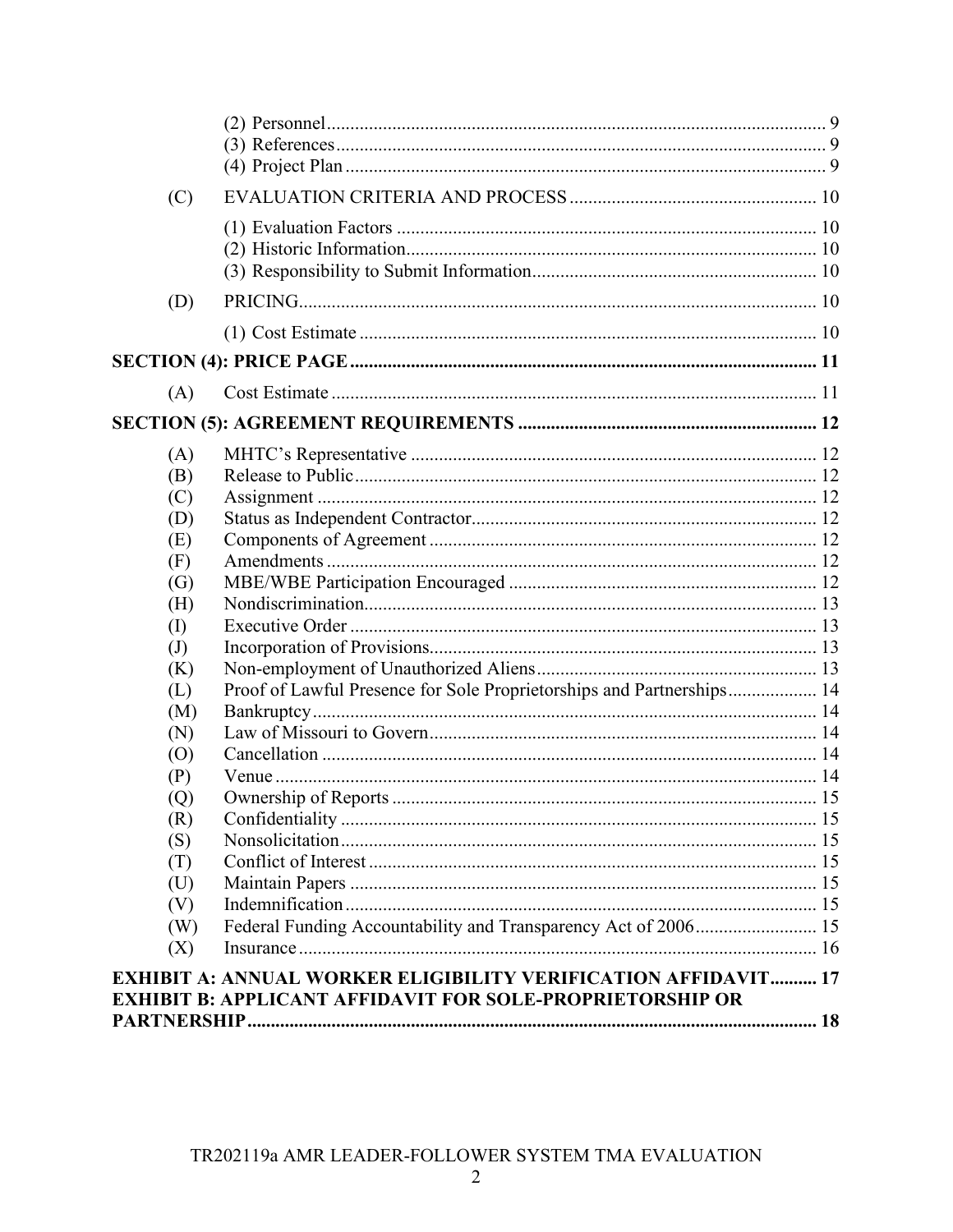# **LIST OF ACRONYMS**

| <b>AMR</b>   | <b>Accelerated Market Readiness (Grant)</b>     |
|--------------|-------------------------------------------------|
| <b>FHWA</b>  | Federal Highway Administration                  |
| <b>MHTC</b>  | Missouri Highways and Transportation Commission |
| <b>MoDOT</b> | Missouri Department of Transportation           |
| <b>RFP</b>   | <b>Request for Proposals</b>                    |
| <b>TMA</b>   | <b>Truck Mounted Attenuator</b>                 |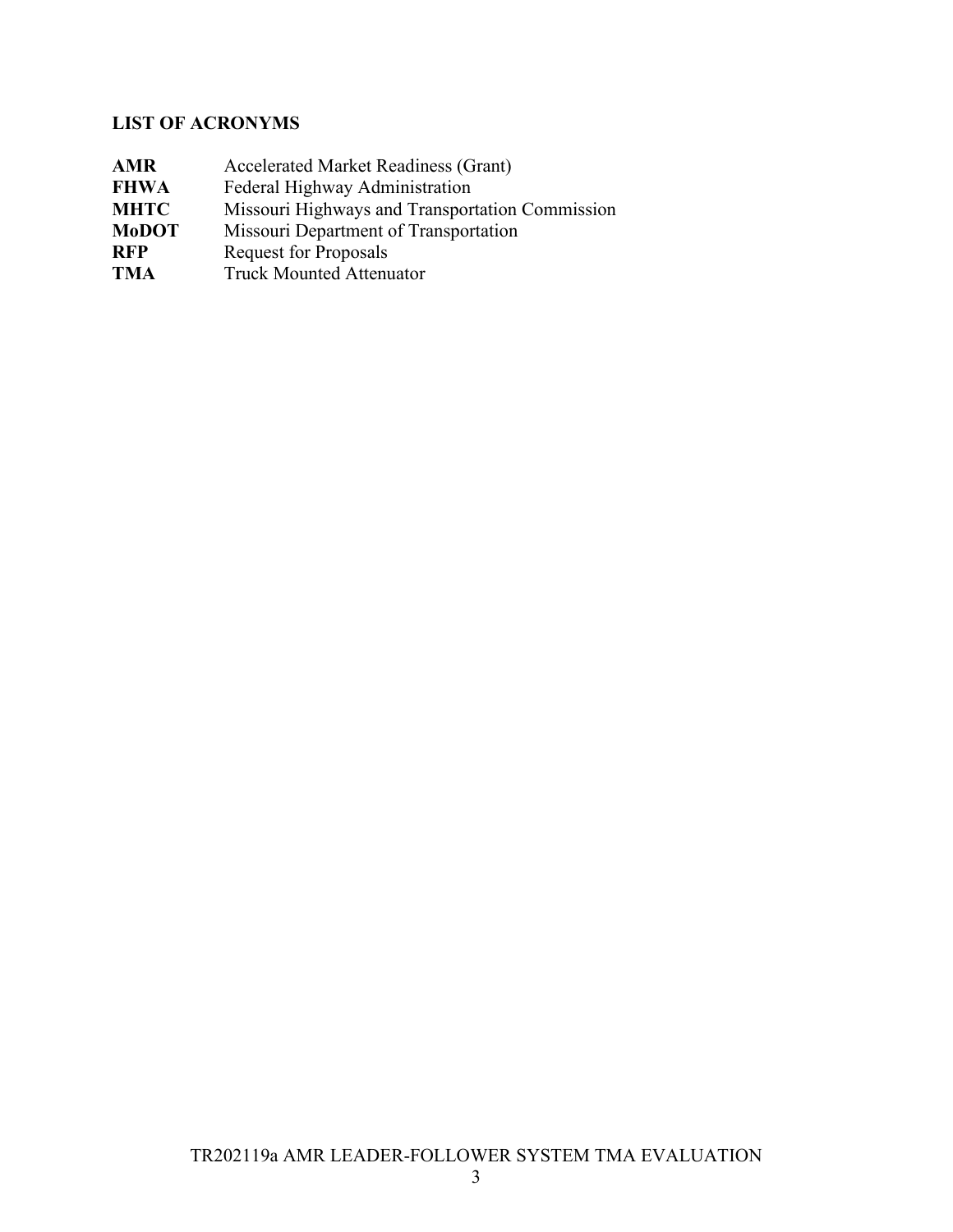#### **INTRODUCTION**

<span id="page-4-0"></span>This Request for Proposals (**RFP**) seeks proposals from qualified organizations (**Offeror**) to furnish the described services to the Missouri Highways and Transportation Commission (**MHTC**). MHTC reserves the right to reject any and all proposals for any reason whatsoever. Time is of the essence for responding to the RFP within the submission deadlines.

#### **PROPOSAL**

- <span id="page-4-1"></span>(1) The Offeror shall provide a fee proposal to MHTC on the **PRICE PAGE** in accordance with the terms of this RFP.
- (2) The Offeror agrees to provide the services at the fees quoted, under the terms of this RFP.

|                          | State:        | $\overline{\text{Zip:}}$ |
|--------------------------|---------------|--------------------------|
|                          | $\text{Fax:}$ |                          |
| Electronic Mail Address: |               |                          |
|                          |               |                          |

### **ACCEPTANCE**

<span id="page-4-2"></span>This proposal is accepted by MHTC.

Name and Title Date

TR202119a AMR LEADER-FOLLOWER SYSTEM TMA EVALUATION

 $\mathcal{L}_\text{max}$  , and the contribution of the contribution of the contribution of the contribution of the contribution of the contribution of the contribution of the contribution of the contribution of the contribution of t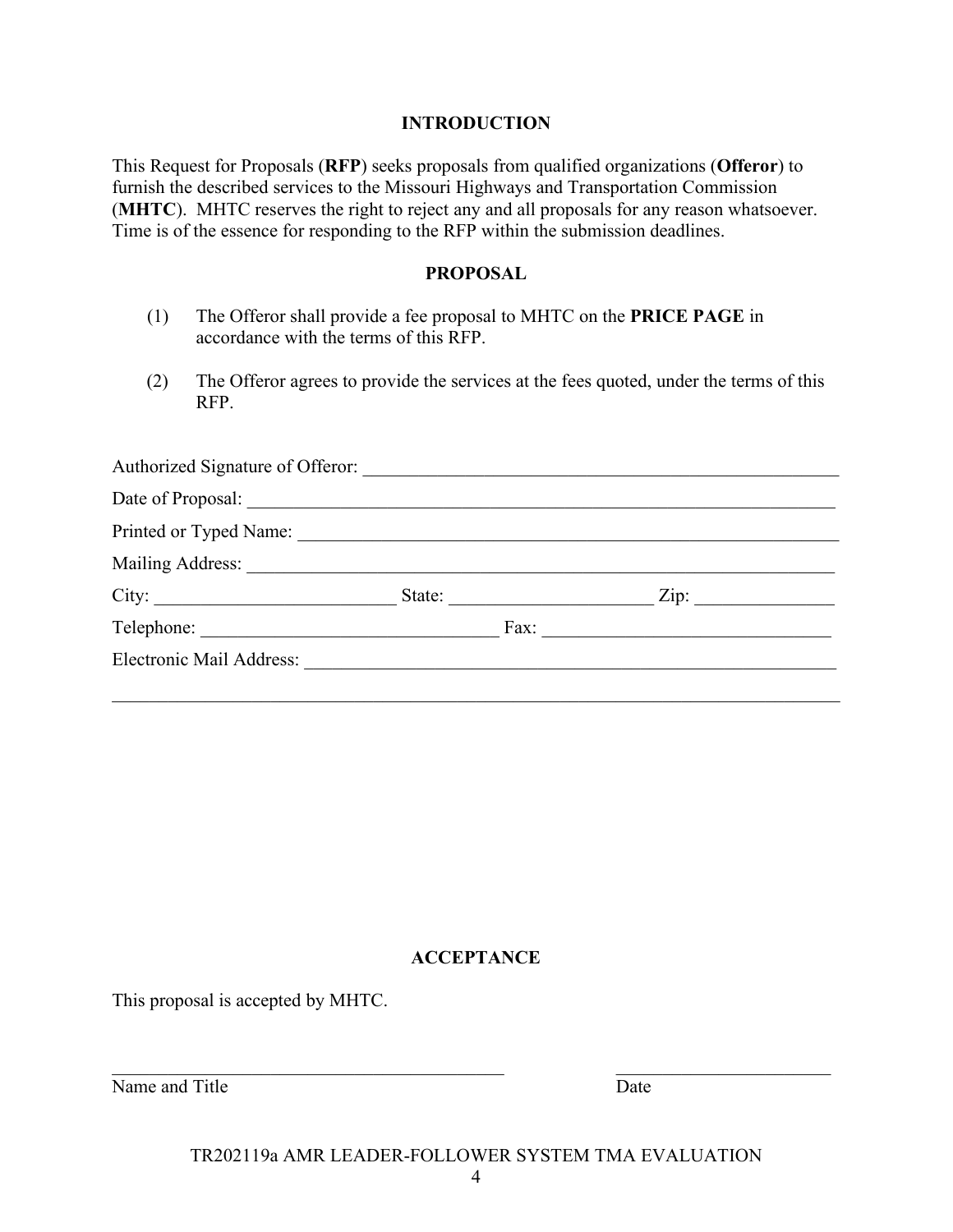### **SECTION (1): GENERAL DESCRIPTION AND BACKGROUND**

<span id="page-5-1"></span><span id="page-5-0"></span>**(A) Request for Proposal:** This document constitutes an RFP from qualified organizations to conduct the TR202119a AMR Leader-Follower System TMA Evaluation study for the MHTC and Missouri Department of Transportation (MoDOT).

<span id="page-5-2"></span>**(B) Background:** Mobile and slow-moving operations, such as striping, sweeping, bridge flushing, and pothole patching, are critical for efficient and safe operation of the highway transportation system. MoDOT's slow moving operations have been struck over 150 times since 2016 resulting in many injuries to MoDOT employees. A successfully implemented leaderfollower autonomous truck mounted attenuator (ATMA) system will eliminate all injuries to DOT employees in a follow truck by removing the driver.

The Missouri Department of Transportation is currently piloting a Leader-Follower system in the Kansas City District and has a new system that will be piloted in the Spring of 2022 in the Southwest District. The new pilot is being paid for with funding from an FHWA Accelerated Market Readiness Grant. As part of that grant, Missouri wishes to hire a consultant to do an independent third-party evaluation of how both the Kansas City and Southwest District systems are functioning as well as identify what are some of the obstacles other state DOTs see as barriers to implementation.

<span id="page-5-3"></span>**(C) Fiscal Year:** MoDOT's fiscal year runs from July 1-June 30.

<span id="page-5-4"></span>**(D) Contract Period and Budget:** The contract period will run for 11 months. A not to exceed amount is listed in section 2A.

<span id="page-5-5"></span>**(E) RFP Schedule:** The following RFP Schedule of Events represents MoDOT's best estimate of the schedule that shall be followed. The time of day for the following events shall be between 7:30 am and 4:00 pm, Central Standard Time. MoDOT reserves the right at its sole discretion to expand this schedule, as it deems necessary, without any notification except for the deadline date for submitting a proposal.

| Date:                | Action:                                                                                                                                                                       |
|----------------------|-------------------------------------------------------------------------------------------------------------------------------------------------------------------------------|
| November 3, 2021     | MoDOT posts RFP to the website:<br>https://www.modot.org/research-requests-proposal                                                                                           |
| November 19,<br>2021 | Written comments or questions must be submitted to<br>MoDOTResearchRFP@modot.mo.gov.                                                                                          |
|                      | This is the only acceptable method for contact regarding the<br>RFP and contacting MoDOT employees via other methods is<br>prohibited. Not adhering to this rule is cause for |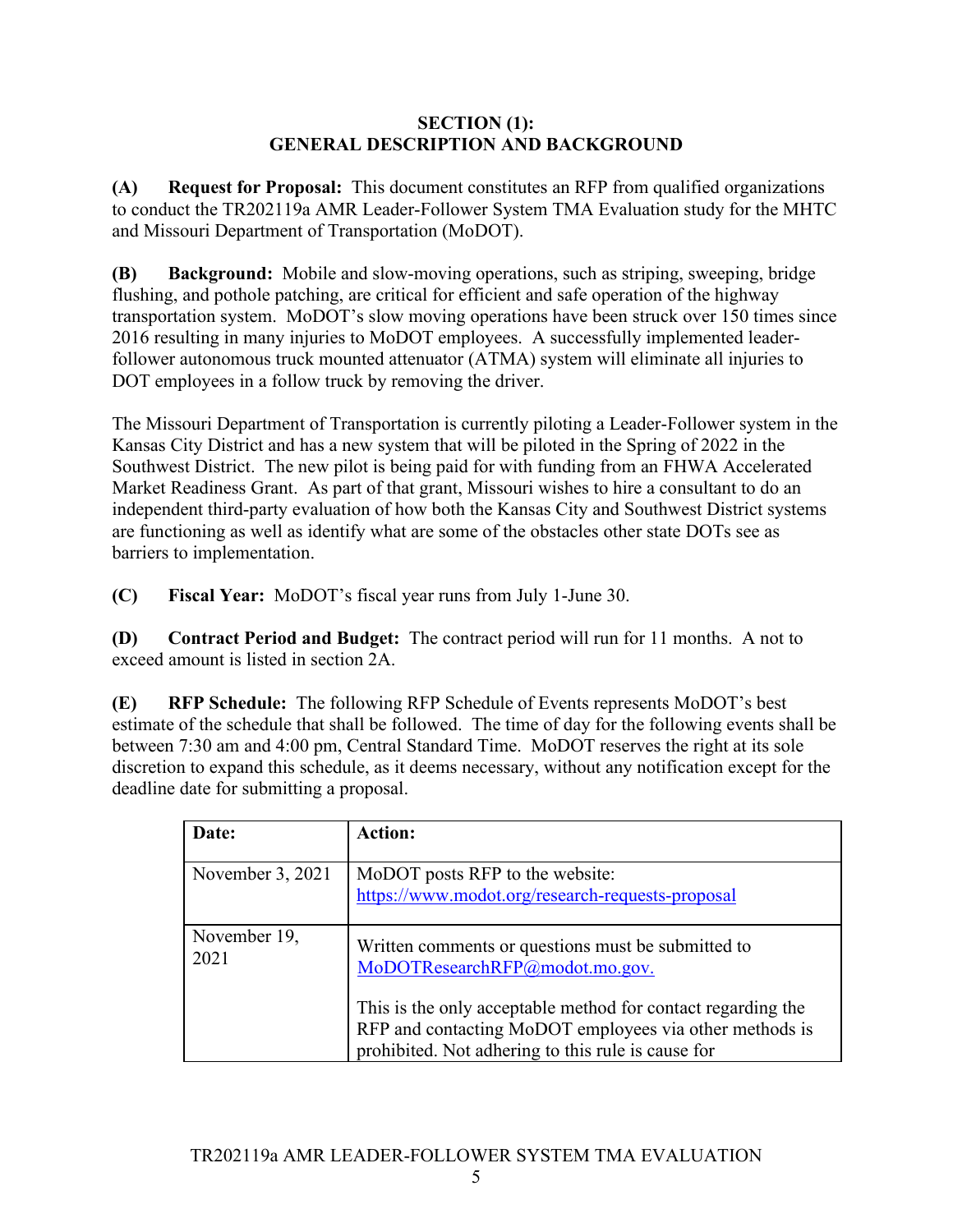|                  | disqualification of the proposal. This includes all requests for<br>information, data, and manuals.            |
|------------------|----------------------------------------------------------------------------------------------------------------|
| December 8, 2021 | MoDOT will post written responses publicly on the website:<br>https://www.modot.org/research-requests-proposal |
| January 5, 2022  | Written proposals must be submitted to<br>MoDOTResearchRFP@modot.mo.gov.                                       |
| January 25, 2022 | MoDOT will notify submitters about project selection, or if<br>needed about interviews to finalize selection.  |

<span id="page-6-0"></span>**(F) Project Schedule:** The following is an estimate of the project timeline or information on key dates within the project, presuming the project starts February 21, 2022. Proposals need to include a work plan with a proposed timeline. While alternative timelines will be considered, an extension is unlikely. The project timeline will be finalized during the contracting phase.

For report templates and forms, visit [https://www.modot.org/information-researchers.](https://www.modot.org/information-researchers)

| <b>Date</b>             | <b>Milestone</b>                                                                                                                                                                                                                                                                                                         |
|-------------------------|--------------------------------------------------------------------------------------------------------------------------------------------------------------------------------------------------------------------------------------------------------------------------------------------------------------------------|
| On or before<br>3/16/22 | A kickoff meeting with MoDOT will be scheduled to discuss project<br>requirements and deliverables. The dates of key milestones and<br>deliverables will be determined from this meeting.                                                                                                                                |
| 6/30/2022               | Quarterly report.                                                                                                                                                                                                                                                                                                        |
| 9/30/2022               | Quarterly report.                                                                                                                                                                                                                                                                                                        |
| 9/30/2022               | Draft report and draft research summary are due. The draft documents<br>shall be submitted to MoDOT approximately two months prior to the<br>final report.                                                                                                                                                               |
| 11/30/2022              | Final report and final research summary are due. The final documents<br>shall be due approximately one month before the end of the contract.<br>This is to allow all billing to be completed prior to the end of the<br>project. If determined necessary by MoDOT, a final presentation may<br>also be due at this time. |
| 12/30/2022              | Final invoice due and contract ends.                                                                                                                                                                                                                                                                                     |

### <span id="page-6-1"></span>**Email Communications**

E-mail and phone communications between the Principal Investigator(s) and MoDOT contacts as necessary are required to provide ongoing updates of progress throughout the project.

### TR202119a AMR LEADER-FOLLOWER SYSTEM TMA EVALUATION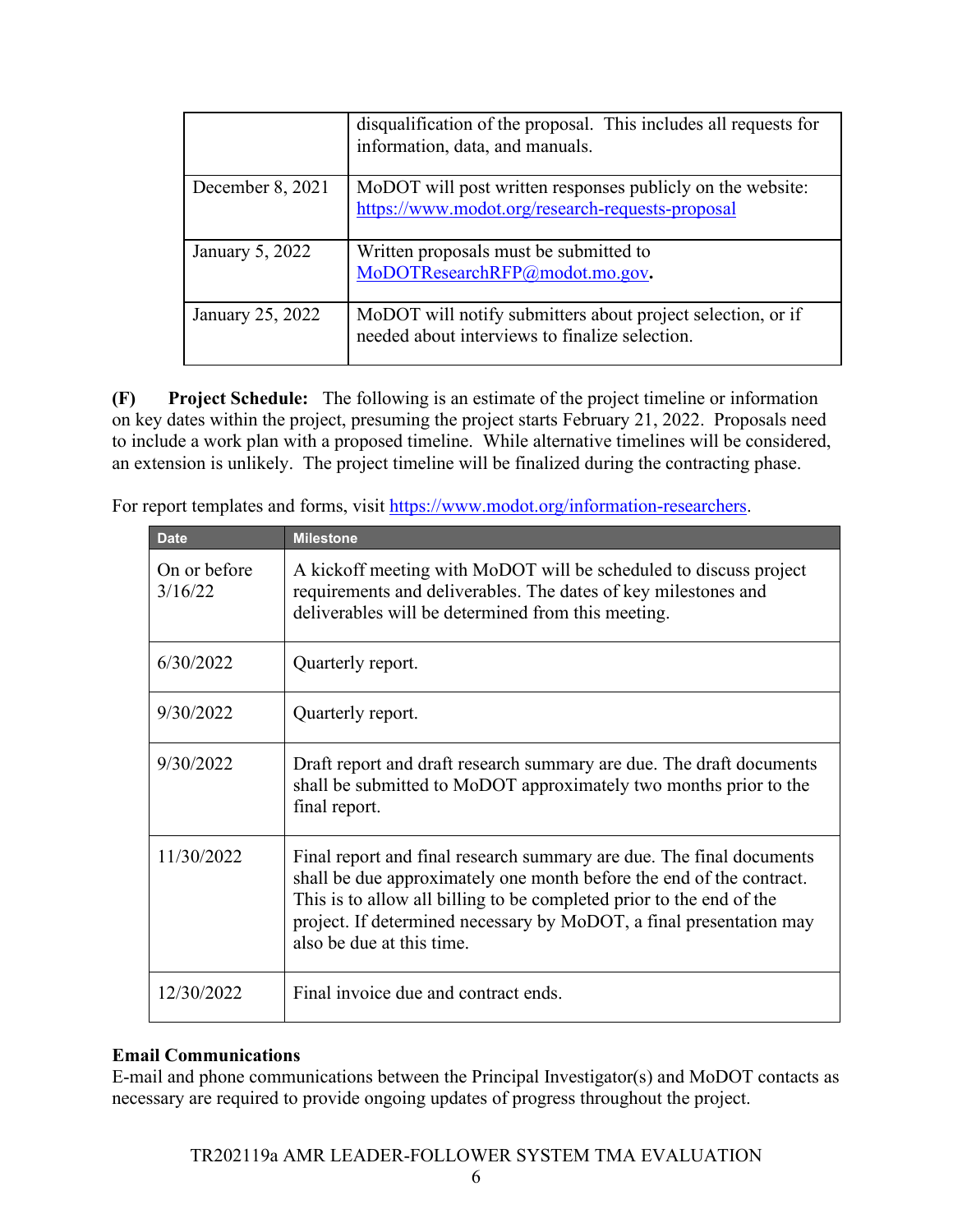#### <span id="page-7-0"></span>**Data Management Plan**

The plan is a formal document that describes the data that is acquired, created, or produced during the project, specifies who owns it and who can access it as well as information on how it will be described, managed, analyzed, stored, shared, and preserved during and after the project is over. Please refer to templates on the [website.](https://www.modot.org/information-researchers)

### <span id="page-7-1"></span>**Quarterly Reports**

Quarterly reports should be submitted throughout the project on the last day of March, June, September, and December. The quarterly reports are not intended to replace any additional correspondence between the research team and MoDOT needed to keep the project moving. Please refer to template on the [website.](https://www.modot.org/information-researchers)

### **Final Presentation**

<span id="page-7-2"></span>A final presentation should be scheduled near the submission of the draft report.

### **SECTION (2): SCOPE OF WORK**

<span id="page-7-3"></span>**(A) Services:** The successful Offeror shall provide the following services not to exceed \$100,000 The Offeror shall provide an evaluation of the Leader-Follower system that MoDOT is deploying in the Kansas City and Southwest Districts. Missouri wishes to hire a consultant to perform an independent third-party evaluation of how both systems are functioning as well as identify what are some of the obstacles other state DOTs see as barriers to implementation. Below is a breakdown of the minimum tasks required.

### <span id="page-7-4"></span>**Task 1: Project Management**

The Contractor shall facilitate a kickoff meeting with MoDOT to review the work plan, scope, and schedule; and establish a protocol for regular ongoing communication and coordination with the team. This proposal will serve as the Draft Work Plan, to be discussed in the kickoff meeting. Upon comments received during the meeting and/or in writing, the Contractor will incorporate those comments into a Final Work Plan.

The Contractor will also develop minutes for the kickoff meeting. If additional meetings are deemed beneficial or necessary for continued development of the project, the Contractor may arrange and conduct more frequent update meetings.

### <span id="page-7-5"></span>**Task 2: Literature Review/DOT Interviews**

A few other DOTs have started implementing their own Leader-Follower system. The Contractor shall conduct a survey of those state DOTs to determine what those states have done in terms of evaluation. MoDOT's evaluation on the current system has focused only on if the system has met all the technical metrics. This evaluation should be focused more holistically to determine how well the system is operating in the work zone (see Task 4 for further details).

### <span id="page-7-6"></span>**Task 3: DOT Outreach**

The purpose of the AMR Grant Program is to help provide an innovation with the last steps needed in order to be ready for full implementation. The Leader-Follower system has gained the

### TR202119a AMR LEADER-FOLLOWER SYSTEM TMA EVALUATION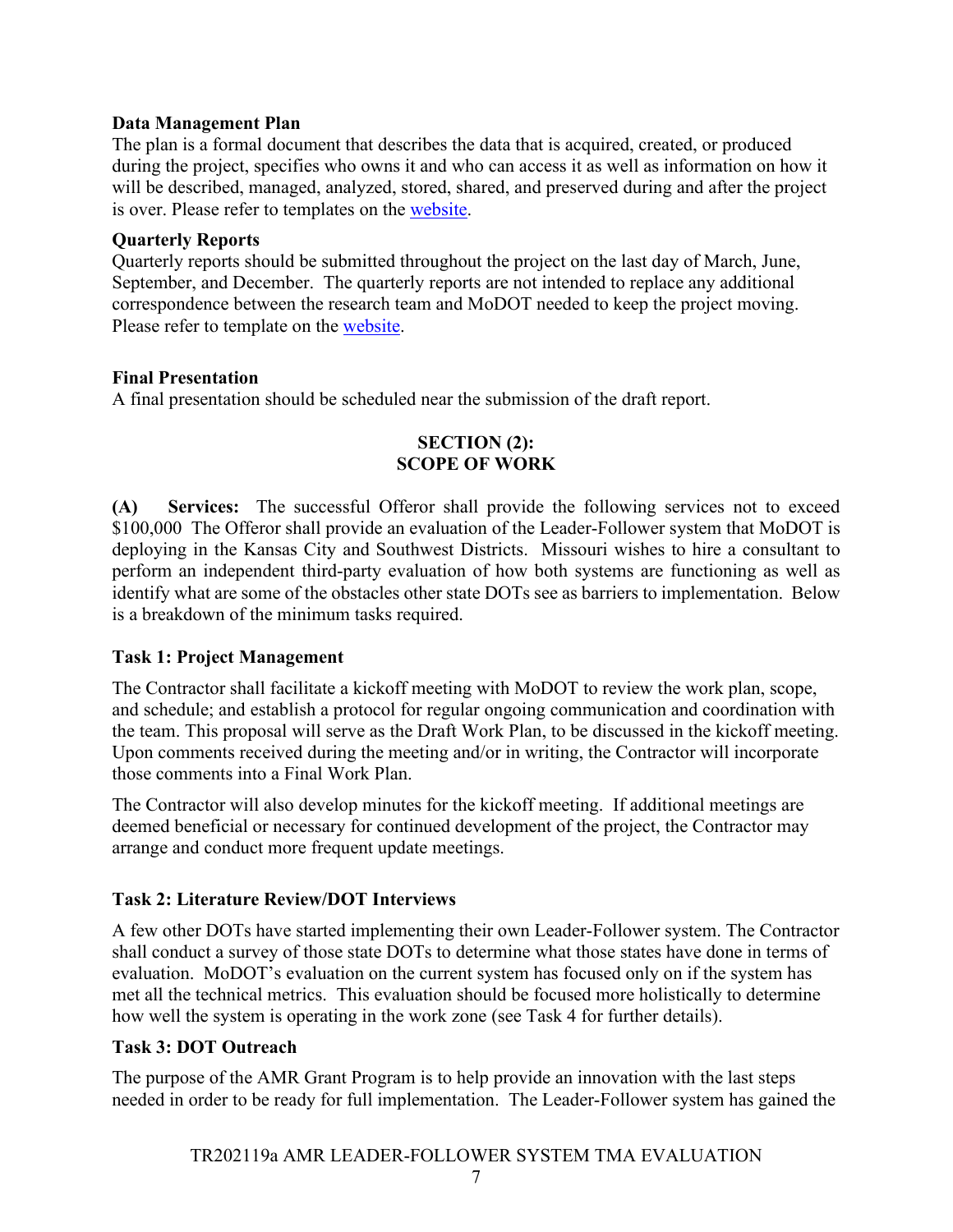interest of other DOTs, but many are still hesitant. In this task, the research team shall reach out to the other DOTs to find out what metrics they would want to see prior to them being comfortable using a Leader-Follower TMA system. These metrics should be incorporated into Task 4 where applicable.

### <span id="page-8-0"></span>**Task 4: MoDOT System Evaluation/Interviews**

The research team should interview members of both the Kansas City and Southwest District teams that are piloting the Leader-Follower systems. All team members that operate the system shall be included in the interviews. At a minimum the following questions need to be answered:

- Does the system operate overall within the work zone as intended?
- Are staff able to use the equipment after the initial learning curve?
- Did the system operate safely?
- Other questions identified by other state DOTs.

### <span id="page-8-1"></span>**Task 5: Presentation**

A presentation to the technical advisory panel will be made either in person or virtually at the time of submittal of the draft final report.

### <span id="page-8-2"></span>**Task 6: Final Report and Draft Research Summary**

The Final Report and Research Summary shall be 508 compliant and follow MoDOT's [Publication Guidelines.](https://www.modot.org/media/16219) A final report must have the [standard documentation form](https://www.modot.org/media/14008) completed and should have sections consistent with the typical research report. The report will also serve as the final documentation for the FHWA AMR Grant.

<span id="page-8-3"></span>**(B) Specific Requirements:** The Offeror will provide to Construction and Materials an electronic copy of a program proposal which will help bring the project to its successful completion.

<span id="page-8-4"></span>**(C) Administration of Program:** The Offeror will consult MHTC' s representative regarding any concerns involved with the administration of the services provided pursuant to this RFP.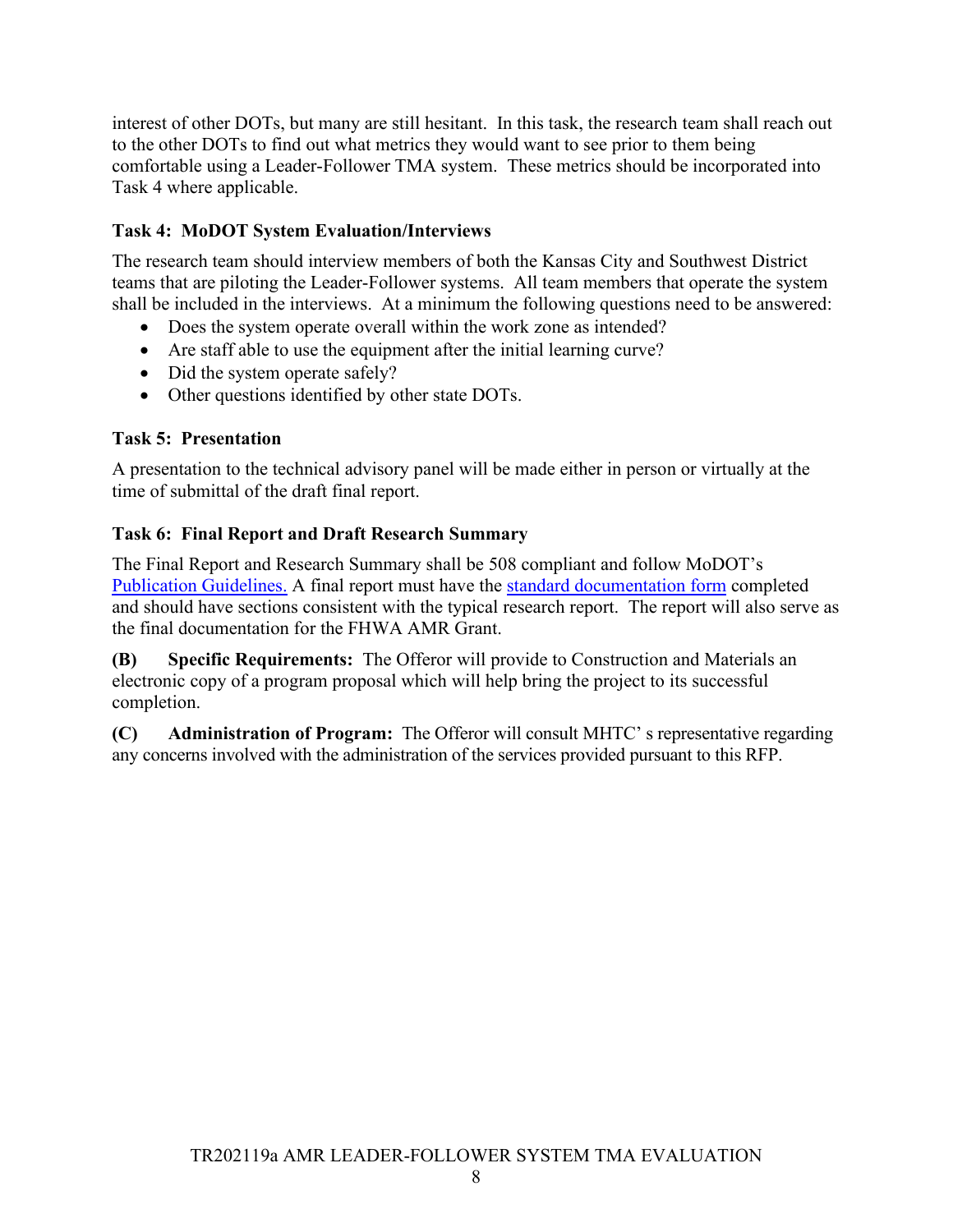#### **SECTION (3): PROPOSAL SUBMISSION INFORMATION**

### <span id="page-9-1"></span><span id="page-9-0"></span>**(A) SUBMISSION OF PROPOSALS:**

- <span id="page-9-2"></span>**(1) Pricing and Signature:** Proposals must be emailed by 10AM Central Time according to the time stamp on the due date indicated. Any form containing a signature line in this RFP and any amendments, pricing pages, etc., can be electronically signed or manually signed and scanned and returned as part of the proposal. Please reference the project number and title since more than one RFP may be due at one time. Submissions shall be sent to [modotresearchrfp@modot.mo.gov.](mailto:modotresearchrfp@modot.mo.gov) All submissions will get a **confirmation of receipt by 12PM the same day. Do not consider your submisison as received until you receive a confirmation.**
- <span id="page-9-3"></span>**(2) Submission of All Data Required:** The Offeror must respond to this RFP by submitting all data required in paragraph (B) below for its proposal to be evaluated and considered for award. Failure to submit such data shall be deemed sufficient cause for disqualification of a proposal from further consideration.
- <span id="page-9-4"></span>**(3) Public Inspection:** The Offeror is hereby advised that all proposals and the information contained in or related thereto shall be open to public inspection and that MHTC does not guarantee nor assume any responsibility whatsoever in the event that such information is used or copied by individuals person(s) or organization(s). Therefore, the Offeror must submit its proposal based on such conditions without reservations.
- <span id="page-9-5"></span>**(4) Clarification of Requirements:** Any and all questions regarding specifications, requirements, competitive procurement process, or other questions must be directed to [modotresearchrfp@modot.mo.gov.](mailto:modotresearchrfp@modot.mo.gov)

### <span id="page-9-6"></span>**(B) REQUIRED ELEMENTS OF PROPOSAL**

<span id="page-9-7"></span>**(1) Experience:** The proposal must clearly identify the Offeror's experience in offering the services requested in this RFP during the past three (3) years. The description should include a list of the agencies which your institution has served or currently serves.

<span id="page-9-8"></span>**(2) Personnel:** Please indicate the name, location, telephone number, fax number and email address of the primary contact person for the Offeror. Information presented in this section should highlight the previous Offeror experience, as well as any work with other state agencies or local governments in Missouri. Offeror must furnish a complete listing of each Sub-Offeror, if any, and complete contact information for that Sub-Offeror.

<span id="page-9-9"></span>**(3) References:** Proposals should indicate the name, title, and telephone number of at least three officials of clients within the past three years.

<span id="page-9-10"></span>**(4) Project Plan:** A narrative style description must be included of how the Offeror will work with MoDOT in order to fulfill project-specific requirements. This section should be

TR202119a AMR LEADER-FOLLOWER SYSTEM TMA EVALUATION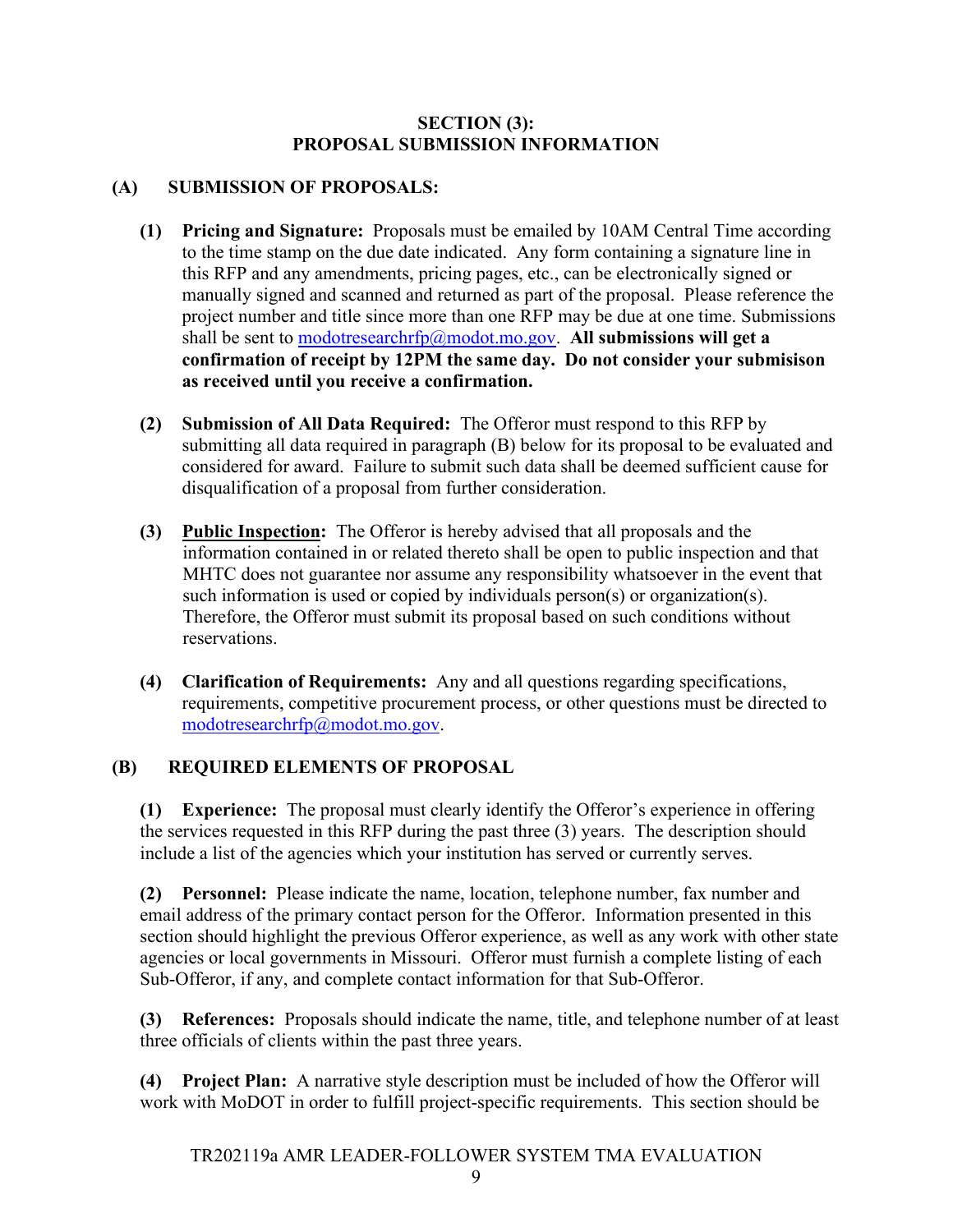no longer than ten (10) pages in length, with a font size no less than 11 points. This length limit does not include forms or resumes attached to the proposal. The project plan shall include all items outlined in Section 2 and recognize the ultimate authority of MoDOT to approve the work plans.

### <span id="page-10-0"></span>**(C) EVALUATION CRITERIA AND PROCESS**

<span id="page-10-1"></span>**(1) Evaluation Factors:** Any agreement for services resulting from this RFP shall be awarded to the Offeror providing the best proposal. After determining responsiveness, proposals will be evaluated in accordance with the following criteria:

- A. Experience, expertise, and reliability;
- B. Proposed method of performance;
- C. Cost, fees, and expenses;
- D. Recommendations from references:
- E. Overall clarity and quality of proposal; and
- F. Other preferred attributes.

<span id="page-10-2"></span>**(2) Historic Information:** MHTC reserves the right to consider historic information and facts, whether gained from the Offeror's proposal, question and answer conferences, references, or other sources, in the evaluation process.

<span id="page-10-3"></span>**(3) Responsibility to Submit Information:** The Offeror is cautioned that it is the Offeror's sole responsibility to submit information related to the evaluation categories and that both MHTC's representative is under no obligation to solicit such information if it is not included with the Offeror's proposal. Failure of the Offeror to submit such information may cause an adverse impact on the evaluation of the Offeror's proposal.

### <span id="page-10-4"></span>**(D) PRICING**

<span id="page-10-5"></span>**(1) Cost Estimate:** The Offeror must submit a proposed cost estimate for all services defined in the Scope of Work. This estimate must be shown on Section (4), Price Page, of this proposal which must be completed, signed, and returned with the Offeror's proposal. A detailed budget will be developed at a later date (for template see: [https://www.modot.org/information-researchers\)](https://www.modot.org/information-researchers)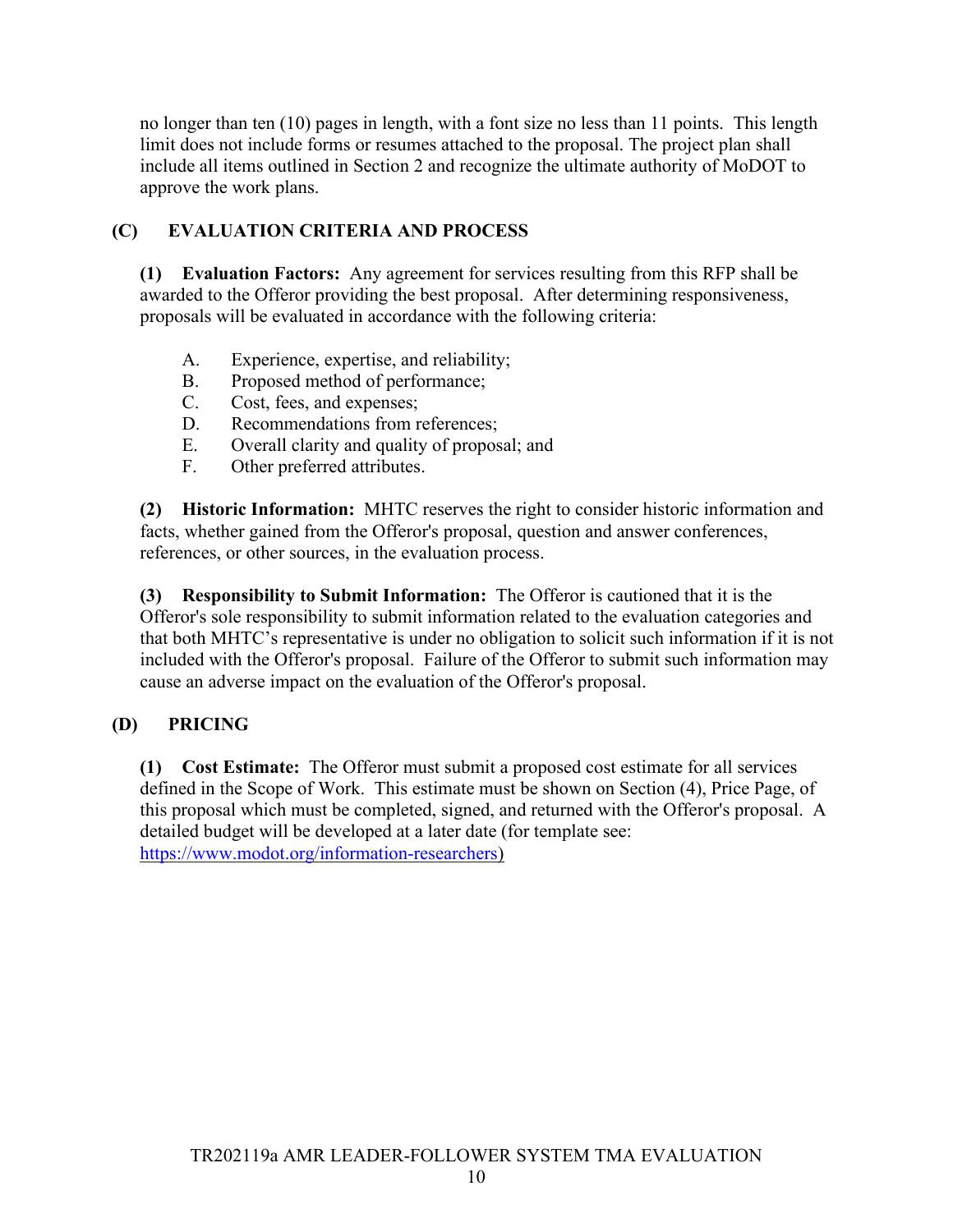### **SECTION (4): PRICE PAGE**

<span id="page-11-1"></span><span id="page-11-0"></span>**(A) Cost Estimate:** The Offeror shall indicate below all cost for providing services in accordance with the provisions and requirements stated herein:

| <b>Cost Estimate</b>                                      |                         |  |
|-----------------------------------------------------------|-------------------------|--|
| <b>Expenses</b>                                           | <b>Estimated Amount</b> |  |
| <b>Salaries</b>                                           |                         |  |
| <b>Benefits</b>                                           |                         |  |
| <b>Operating Expense</b>                                  |                         |  |
| F&A Cost<br>(Facilities and Administration)               |                         |  |
| Miscellaneous (list-attach additional<br>sheet if needed) |                         |  |
| Total                                                     |                         |  |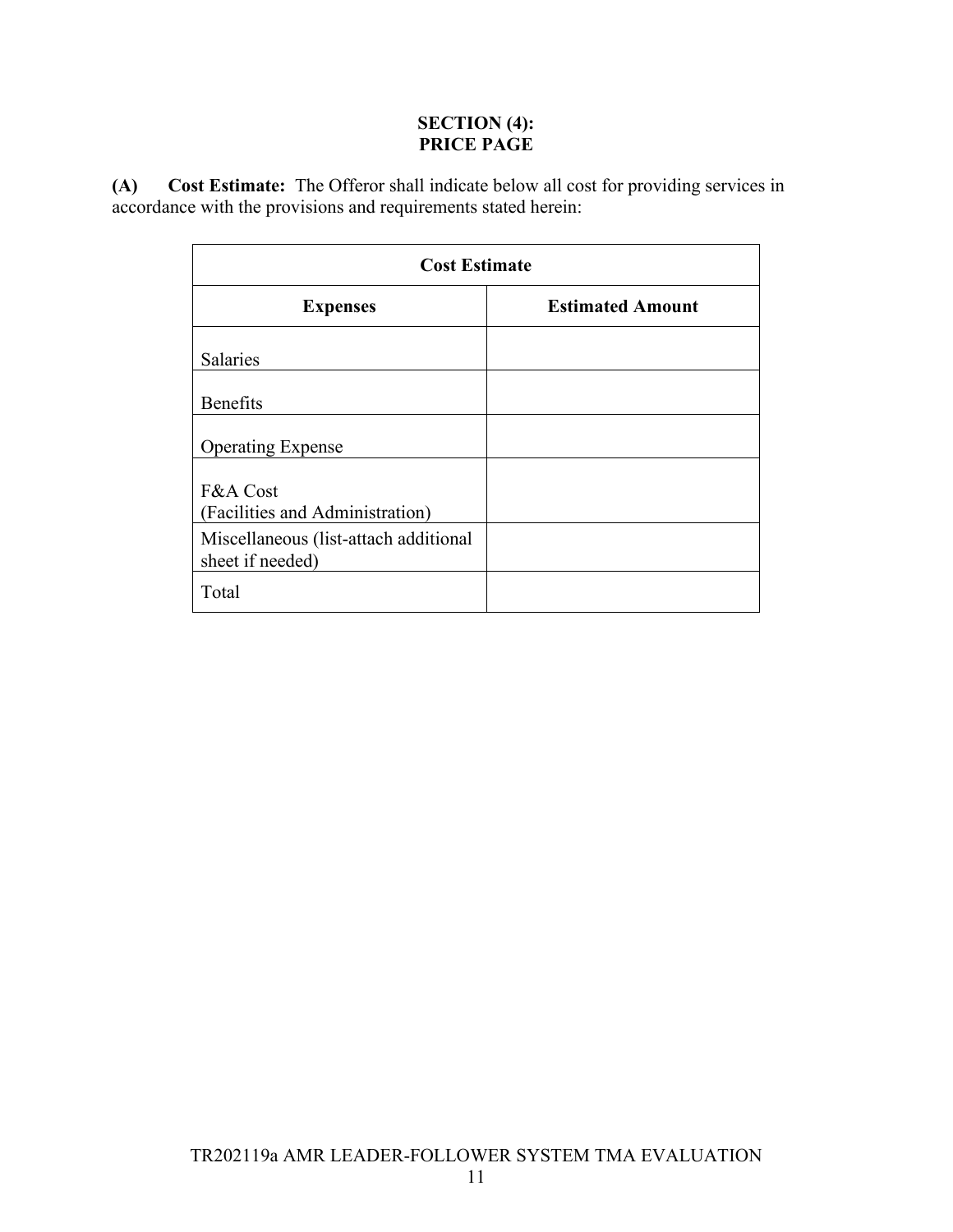### **SECTION (5): AGREEMENT REQUIREMENTS**

<span id="page-12-0"></span>This RFP shall be governed by the following contract provisions. The award of this RFP is subject to a post-award negotiated contract. These same contract provisions will appear in the post-award negotiated contract. If the parties are unable to agree to terms in the post-award contract, MHTC shall reserve the right to cancel the award of the RFP and contract and select a different Offeror.

<span id="page-12-1"></span>**(A) MHTC's Representative:** MoDOT's Director, Jen Harper is designated as MHTC's representative for the purpose of administering the provisions of the Agreement as defined in Paragraph (E) of this section. MHTC's representative may designate other persons having the authority to act on behalf of MHTC in furtherance of the performance of the Agreement. The Offeror shall fully coordinate its activities for MHTC with those of the Construction and Materials Division. As the work of the Offeror progresses, advice and information on matters covered by the Agreement shall be made available by the Offeror to the Construction and Materials Division throughout the effective period.

<span id="page-12-2"></span>**(B) Release to Public:** No material or reports prepared by the Offeror shall be released to the public without the prior consent of MHTC's representative.

<span id="page-12-3"></span>**(C) Assignment:** The Offeror shall not assign or delegate any interest, and shall not transfer any interest in the services to be provided (whether by assignment, delegation, or novation) without the prior written consent of MHTC's representative.

<span id="page-12-4"></span>**(D) Status as Independent Contractor:** The Offeror represents itself to be an independent contractor offering such services to the general public and shall not represent itself or its employees to be an employee of MHTC or MoDOT. Therefore, the Offeror shall assume all legal and financial responsibility for taxes, FICA, employee fringe benefits, workers' compensation, employee insurance, minimum wage requirements, overtime, or other such benefits or obligations.

<span id="page-12-5"></span>**(E) Components of Agreement:** The Agreement between MHTC and the Offeror shall consist of the RFP and any written amendments thereto, the proposal submitted by the Offeror in the response to the RFP and the post-award contract agreement signed between the parties. However, MHTC reserves the right to clarify any relationship in writing and such written clarification shall govern in case of conflict with the applicable requirements stated in the RFP or the Offeror's proposal. The Offeror is cautioned that its proposal shall be subject to acceptance by MHTC without further clarification.

<span id="page-12-6"></span>**(F) Amendments:** Any change in the Agreement, whether by modification or supplementation, must be accompanied by a formal contract amendment signed and approved by the duly authorized representative of the Offeror and MHTC.

### <span id="page-12-7"></span>**(G) MBE/WBE Participation Encouraged:**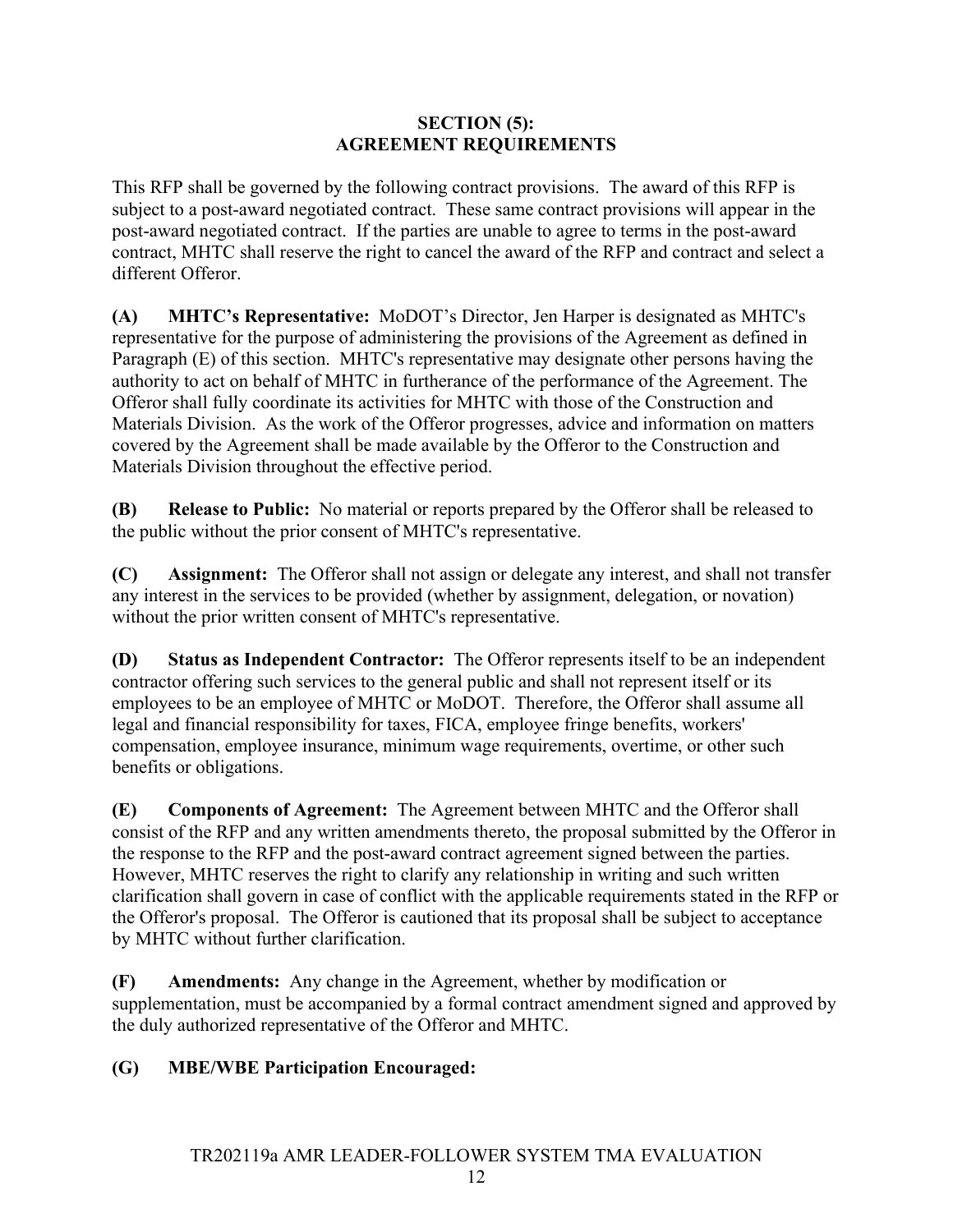- 1. Offerors are encouraged to submit copies of their existing affirmative action programs, if any. Offerors are also encouraged to directly hire minorities and women as direct employees of the Offerors.
- 2. Offerors are encouraged to obtain minority business enterprise (MBE) and women business enterprise (WBE) participation in this work through the use of subcontractors, suppliers, joint ventures, or other arrangements that afford meaningful participation for M/WBEs. Offerors are encouraged to obtain 10% MBE and 5% WBE participation.
- 3. Regardless of which persons or firms, if any, that the Offeror may use as subcontractors or suppliers of goods or services for the services to be provided, the Offeror ultimately remains responsible and liable to MHTC for the complete, accurate and professional quality/performance of these services.

<span id="page-13-0"></span>**(H) Nondiscrimination:** The Offeror shall comply with all state and federal statutes applicable to the Offeror relating to nondiscrimination, including, but not limited to, Chapter 213, RSMo; Title VI and Title VII of Civil Rights Act of 1964 as amended (42 U.S.C. Sections 2000d and 2000e, *et seq.*); and with any provision of the "Americans with Disabilities Act" (42 U.S.C. Section 12101, *et seq*).

<span id="page-13-1"></span>**(I) Executive Order:** The Offeror shall comply with all the provisions of Executive Order 07-13, issued by the Honorable Matt Blunt, Governor of Missouri, on the sixth  $(6<sup>th</sup>)$  day of March, 2007. This Executive Order, which promulgates the State of Missouri's position to not tolerate persons who contract with the state engaging in or supporting illegal activities of employing individuals who are not eligible to work in the United States, is incorporated herein by reference and made a part of this Agreement.

- 1. By signing this Agreement, the Offeror hereby certifies that any employee of the Offeror assigned to perform services under the contract is eligible and authorized to work in the United States in compliance with federal law.
- 2. In the event the Offeror fails to comply with the provisions of the Executive Order 07- 13, or in the event the Commission has reasonable cause to believe that the Offeror has knowingly employed individuals who are not eligible to work in the United States in violation of federal law, the Commission reserves the right to impose such contract sanctions as it may determine to be appropriate, including but not limited to contract cancellation, termination or suspension in whole or in part or both.

<span id="page-13-2"></span>**(J) Incorporation of Provisions:** The Offeror shall include the provisions of Section (3), paragraph I of this Agreement in every subcontract. The Offeror shall take such action with respect to any subcontract as the Commission may direct as a means of enforcing such provisions, including sanctions for noncompliance.

<span id="page-13-3"></span>**(K) Non-employment of Unauthorized Aliens:** Pursuant to Section 285.530, RSMo., no business entity or employer shall knowingly employ, hire for employment, or continue to employ an unauthorized alien to perform work within the State of Missouri. As a condition for the award of any contract or grant in excess of five thousand dollars by the State or by any political subdivision of the State to a business entity, or for any business entity receiving a state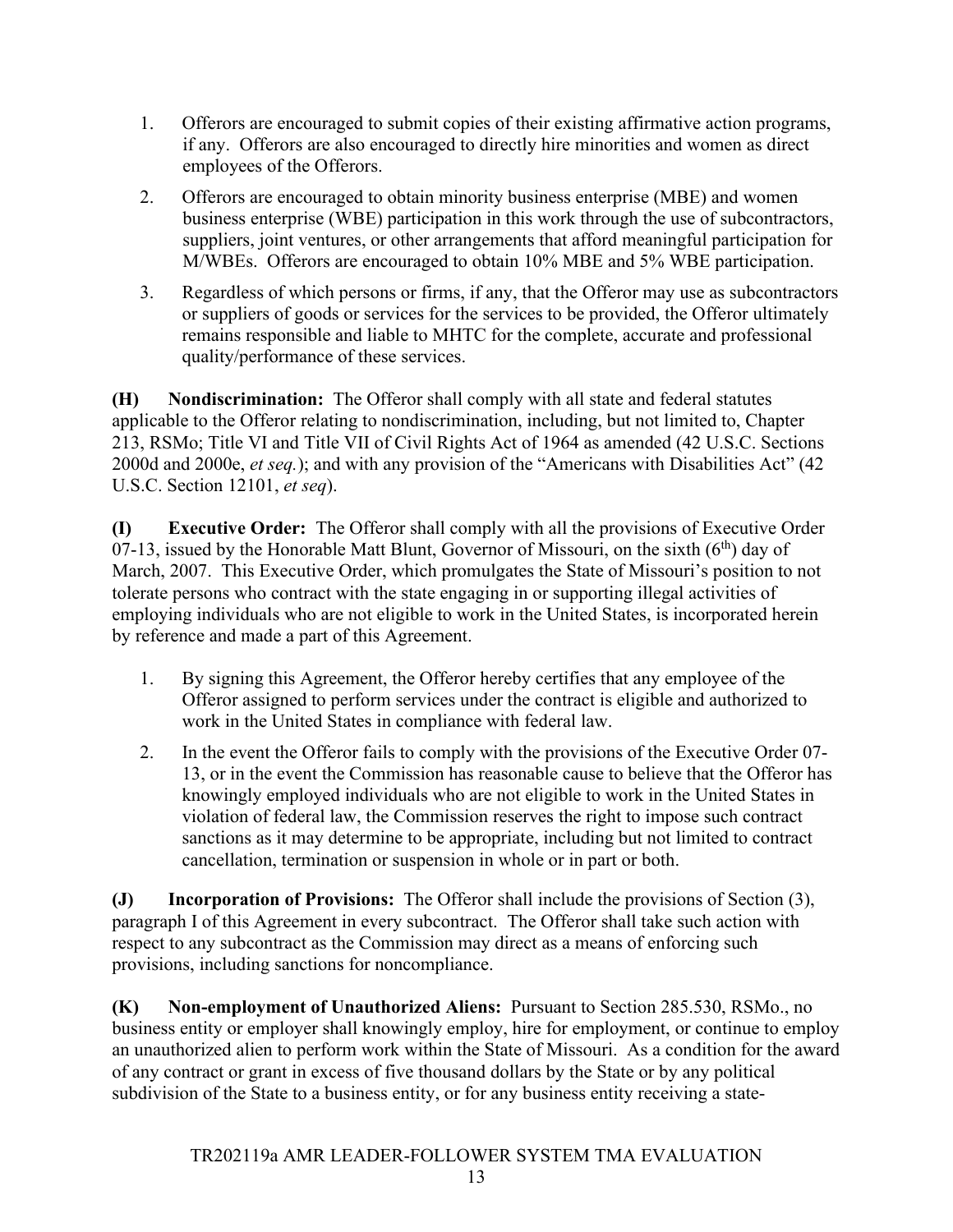administered or subsidized tax credit, tax abatement, or loan from the state, the business entity shall:

1. By sworn affidavit and provision of documentation, affirm its enrollment and participation in a federal work authorization program with respect to the employees working in connection with the contracted services. E-Verify is an example of a federal work authorization program. The business entity must affirm its enrollment and participation in the E-Verify federal work authorization program with respect to the employees proposed to work in connection with the services requested herein by providing acceptable enrollment and participation documentation consisting of **completed** copy of the E-Verify Memorandum of Understanding (MOU). For business entities that are not already enrolled and participating in a federal work authorization program, E-Verify is available at

[http://www.dhs.gov/files/programs/gc\\_1185221678150.shtm.](http://www.dhs.gov/files/programs/gc_1185221678150.shtm)

2. By sworn affidavit, affirm that it does not knowingly employ any person who is an unauthorized alien in connection with the contracted services. A copy of the affidavit referenced herein is provided within this document, attached as Exhibit A.

<span id="page-14-0"></span>**(L) Proof of Lawful Presence for Sole Proprietorships and Partnerships:** If the business entity is a sole proprietorship or partnership, pursuant to Section 208.009, RSMo., each sole proprietor and each general partner shall provide affirmative proof of lawful presence in the United States. Such sole proprietorship or partnership is eligible for temporary public benefits upon submission by each sole proprietor and general partner of a sworn affidavit of his/her lawful presence on the United States until such lawful presence is affirmatively determined, or as otherwise provided by Section 208.009, RSMo. A copy of the affidavit reference herein is provided within this document, attached as Exhibit B.

<span id="page-14-1"></span>**(M) Bankruptcy:** Upon filing for any bankruptcy or insolvency proceeding by or against the Offeror, whether voluntarily, or upon the appointment of a receiver, Offeror, or assignee, for the benefit of creditors, MHTC reserves the right and sole discretion to either cancel the Agreement or affirm the Agreement and hold the Offeror responsible for damages.

<span id="page-14-2"></span>**(N) Law of Missouri to Govern:** The Agreement shall be construed according to the laws of the state of Missouri. The Offeror shall comply with all local, state, and federal laws and regulations relating to the performance of the Agreement.

<span id="page-14-3"></span>**(O) Cancellation:** MHTC may cancel this Agreement at any time for a material breach of contractual obligations or for convenience by providing the Offeror with written notice of cancellation. Should MHTC exercise its right to cancel the contract for such reasons, cancellation will become effective upon the date specified in the notice of cancellation sent to the Offeror.

<span id="page-14-4"></span>**(P) Venue:** No action may be brought by either party concerning any matter, thing or dispute arising out of or relating to the terms, performance, nonperformance or otherwise of the Agreement except in the Circuit Court of Cole County, Missouri. The parties agree that the Agreement is entered into at Jefferson City, Missouri, and substantial elements of its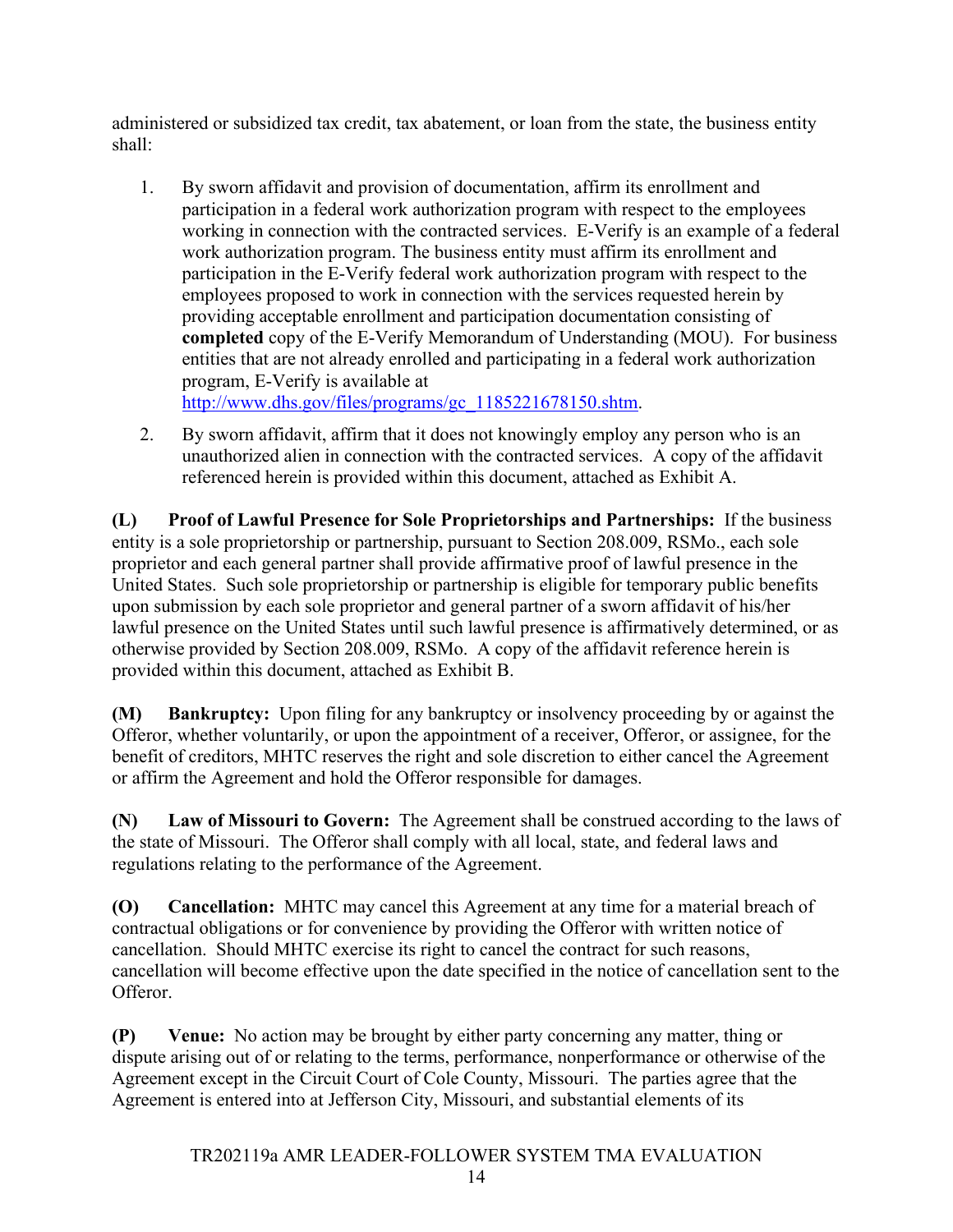performance will take place at or be delivered to Jefferson City, Missouri, by reason of which the Offeror consents to venue of any action against it in Cole County, Missouri.

<span id="page-15-0"></span>**(Q) Ownership of Reports:** All documents, reports, exhibits, etc. produced by the Offeror at the direction of MHTC's representative and information supplied by MHTC's representative shall remain the property of MHTC.

<span id="page-15-1"></span>**(R) Confidentiality:** The Offeror shall not disclose to third parties confidential factual matters provided except as may be required by statute, ordinance, or order of court, or as authorized by MHTC's representative. The Offeror shall notify MHTC immediately of any request for such information.

<span id="page-15-2"></span>**(S) Nonsolicitation:** The Offeror warrants that it has not employed or retained any company or person, other than a bona fide employee working for the Offeror, to solicit or secure the Agreement, and that it has not paid or agreed to pay any percentage, brokerage fee, gift, or any other consideration, contingent upon or resulting from the award or making of the Agreement. For breach or violation of this warranty, MHTC shall have the right to annul the Agreement without liability, or in its discretion, to deduct from the Agreement price or consideration, or otherwise recover the full amount of such fee, commission, percentage, brokerage fee, gift or contingent fee.

<span id="page-15-3"></span>**(T) Conflict of Interest:** The Offeror covenants that it presently has no actual conflict of interest or appearance of conflict of interest and shall not acquire any interest, directly or indirectly, which would conflict in any manner or degree with the performance of the services under this Agreement. The Offeror further covenants that no person having any such known interest shall be employed or conveyed an interest, directly or indirectly, in this Agreement.

<span id="page-15-4"></span>**(U) Maintain Papers:** The Offeror must maintain all working papers and records relating to the Agreement. These records must be made available at all reasonable times at no charge to MHTC and/or the Missouri State Auditor during the term of the Agreement and any extension thereof, and for three (3) years from the date of final payment made under the Agreement.

- 1. MHTC's representative shall have the right to reproduce and/or use any products derived from the Offeror's work without payment of any royalties, fees, etc.
- 2. MHTC's representative shall at all times have the right to audit any and all records pertaining to the services.

<span id="page-15-5"></span>**(V) Indemnification:** The Offeror shall defend, indemnify and hold harmless the Commission, including its members and department employees, from any claim or liability whether based on a claim for damages to real or personal property or to a person for any matter relating to or arising out of the Offeror's performance of its obligations under this Agreement.

# <span id="page-15-6"></span>**(W) Federal Funding Accountability and Transparency Act of 2006:** The

(City/County/Grantee) shall comply with all reporting requirements of the Federal Funding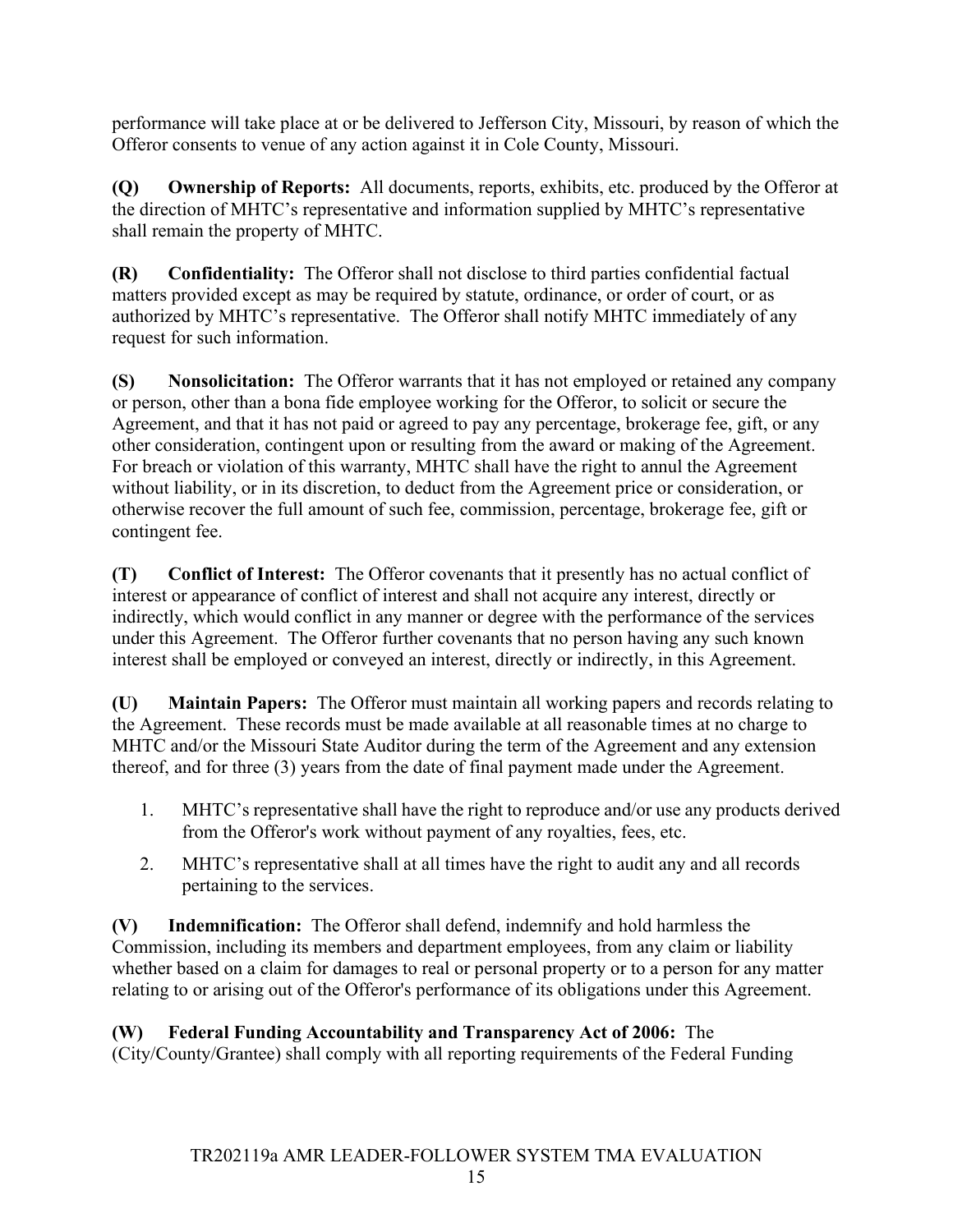Accountability and Transparency Act (FFATA) of 2006, as amended. This Agreement is subject to the award terms within 2 C.F.R. Part 170.

<span id="page-16-0"></span>**(X) Insurance:** Prior to contract signing, the Offeror may be asked about its ability to provide certificates of insurance which meet, or approach, the following coverages:

| а. | General Liability | Not less than \$500,000 for any one person in a single accident<br>or occurrence, and not less than \$3,000,000 for all claims<br>arising out of a single occurrence;                      |
|----|-------------------|--------------------------------------------------------------------------------------------------------------------------------------------------------------------------------------------|
| b. |                   | Automobile Liability Not less than \$500,000 for any one person in a single accident<br>or occurrence, and not less than \$3,000,000 for all claims<br>arising out of a single occurrence; |

c. Missouri State Workmen's Compensation policy or equivalent in accordance with state law.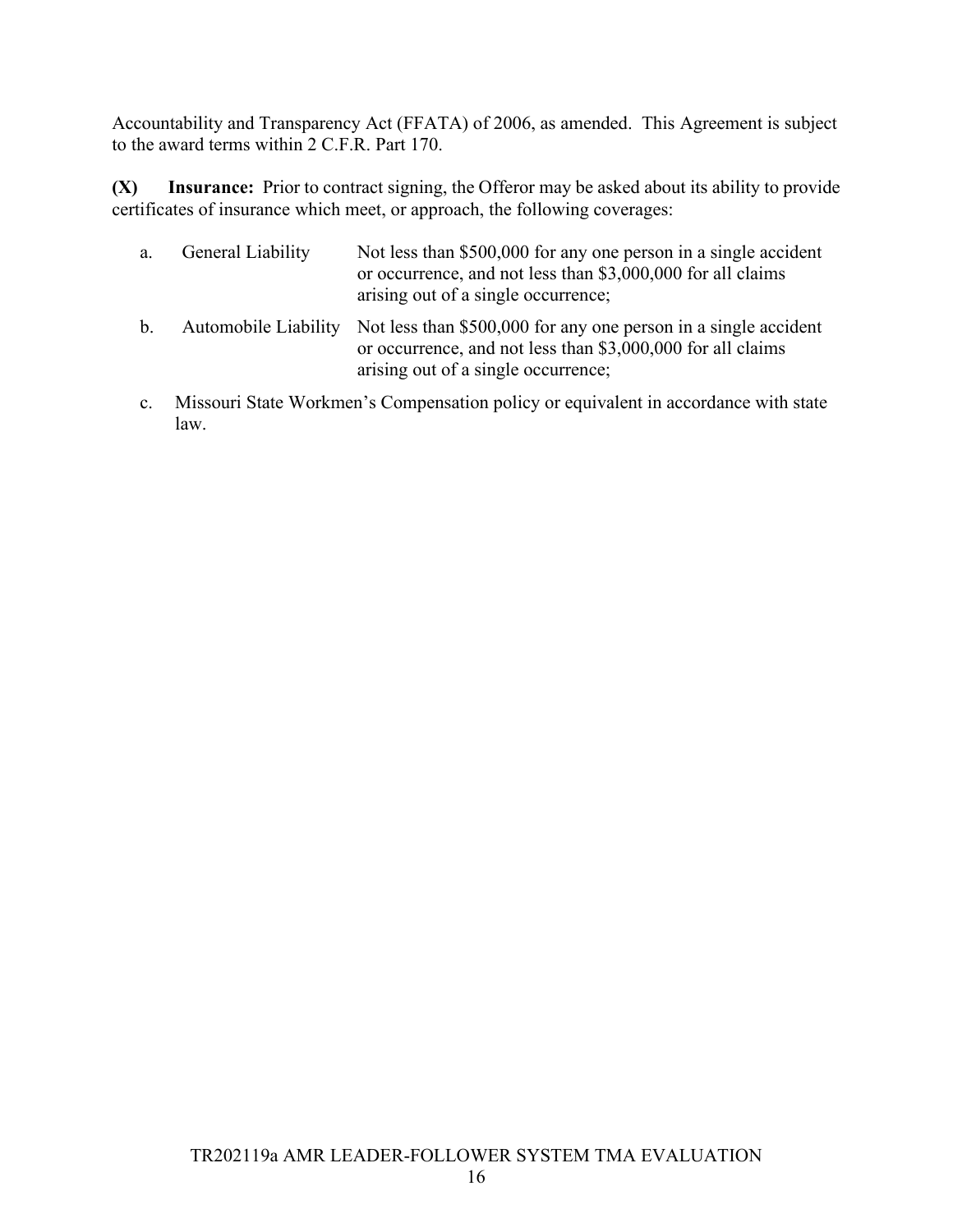### <span id="page-17-0"></span>**EXHIBIT A: ANNUAL WORKER ELIGIBILITY VERIFICATION AFFIDAVIT**

(for joint ventures, a separate affidavit is required for each business entity)

**[Annual Worker Eligibility Affidavit](https://www.modot.org/media/12110)**